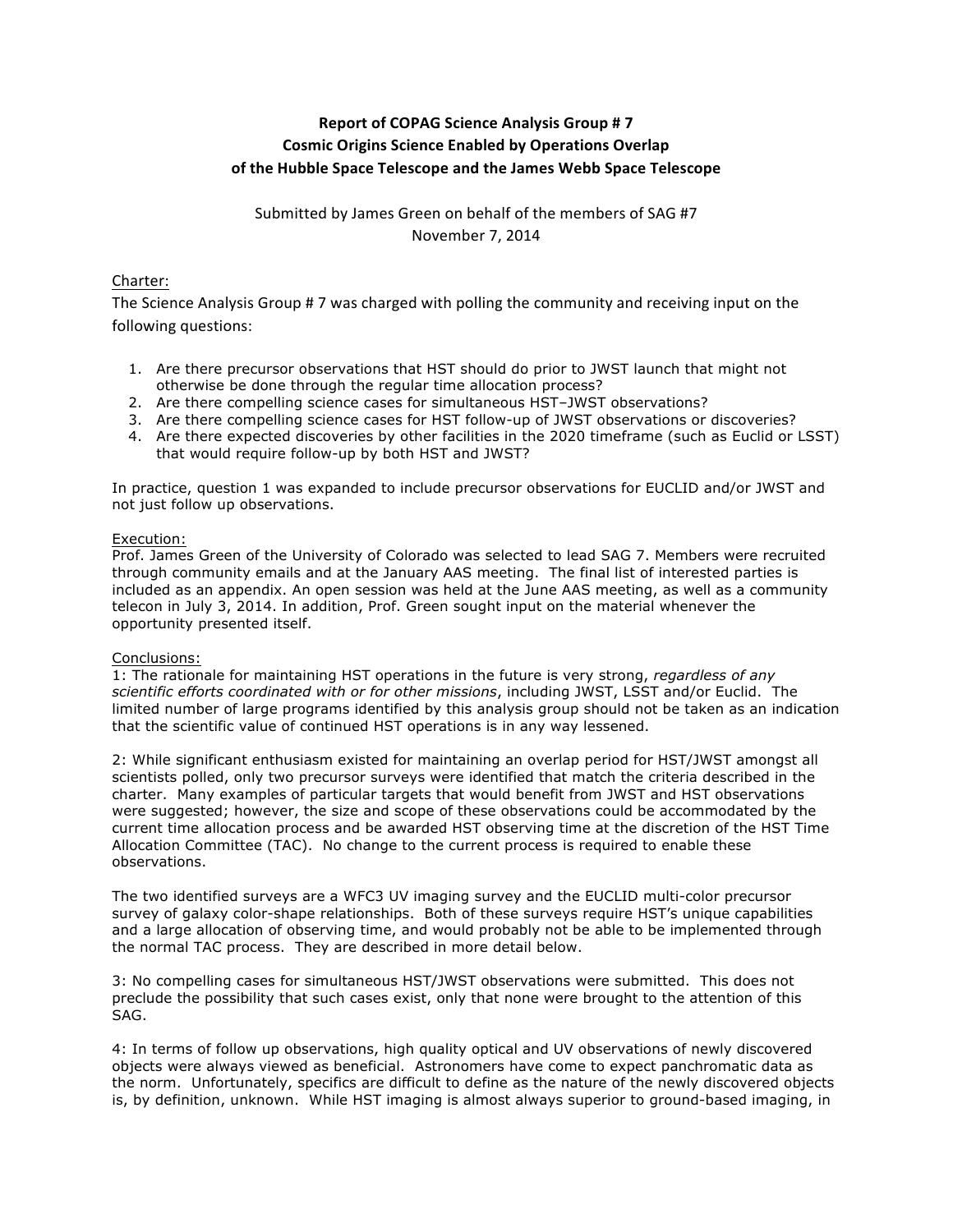many cases ground based optical data would suffice. Medium-high resolution UV spectroscopy and imaging is the unique purview of HST, and there will be no alternative source for many years after HST is decommissioned. However, no large scale UV spectroscopic or imaging surveys have been identified that are required as *follow-up* JWST/LSST/EUCLID observations. (In principle, the pre-cursor surveys could be executed as follow-up surveys if the operational lifetime of HST could accommodate them; however, they are suggested as pre-cursor surveys to maximize the likelihood of their successful execution.)

The science case for JWST was developed as a stand-alone program, as is the case for all space missions. Since an HST/WST operational overlap has never been certain, none of the JWST science cases *require* HST follow-up, although they would undoubtedly benefit from it.

5: It is the finding of this analysis group that with the possible exception of the WFC3 UV and pre-EUCLID surveys described below, no other special programs for precursor surveys have been identified, and no alteration of the HST time allocation process is required.

#### WFC3 UV survey

In order to track star formation histories across cosmic time requires measuring galaxies at a wide range of redshifts, and rest frame UV measurement are required to quantify the star formation rates. At low redshifts, this requires high resolution imaging observations in the ultraviolet. HST has unique capabilities in this wavelength that will not be replicated for many years after HST end-of-life. The proposed survey would take deep UV images with WFC3 of the CANDLES field. JWST will also observe this field to provide the panchromatic information necessary to understand the star formation history.

This program is sufficiently large (many hundreds of orbits) that it would require a special time allocation outside of the normal TAC process should it be viewed as scientifically compelling.

A powerpoint presentation conveying the relevant points is available at: http://casa.colorado.edu/~jgreen/COPAG\_SAG7/aas14hstuv\_jwst.pdf

### The EUCLID precursor survey

The weak lensing survey for EUCLID involves observing millions of galaxies, and measuring their ellipticities to determine if there are shear patterns in the fields indicative of weak lensing of the galaxies by foreground matter. This requires measuring the mean ellipticity of ensembles of galaxies to a very high precision. It is likely that the dominant systematic error in this observation is the colorshape relationship for galaxies. Because EUCLID will be performing its weak lensing survey in a broad visible filter, it will not be able to self-calibrate this color-shape relationship. The proposal would be to perform a multi-band survey with HST to calibrate the color-shape relationship at the relevant redshifts for the EUCLID survey. This would then allow ground based color-measurements of the EUCLID fields to be used to correct for this systematic.

The following reference describes the issue in greater detail: http://arxiv.org/abs/1211.5025

6: It is the finding of this committee that these survey concepts be peer-reviewed to determine if the allocation of orbits is justified, and if approved, the resulting surveys should immediately enter the public archive (no proprietary period). The peer review process could be the standard HST Time allocation process, if the call for proposals allows large proposals for HST observations to support JWST/LSST/Euclid science. The committee does not recommend any specific number of orbits be awarded for such programs.